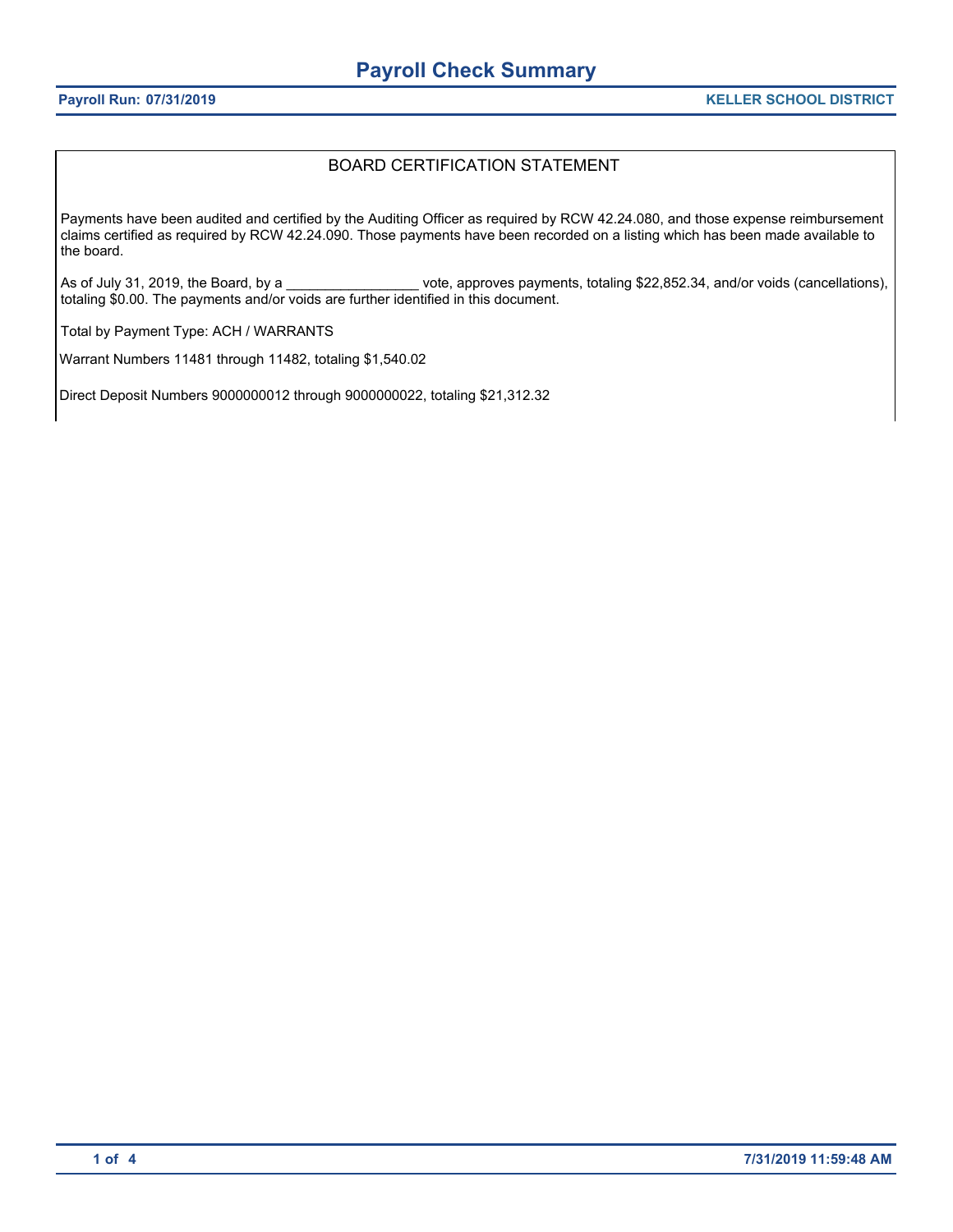# **Pay Code Totals**

#### **Payroll Run: 07/31/2019**

| Pay Type                      |         | Count | <b>Gross Amount</b> |
|-------------------------------|---------|-------|---------------------|
| CA13 - AIDE BASE              |         | 2     | 3.700.84            |
| CB <sub>14</sub> - BUS BASE-1 |         | 1     | 1,566.40            |
| CC14 - COOK BASE-1            |         |       | 2,014.80            |
| CL5 - LIASON                  |         |       | 503.10              |
| CM14 - MAINT/CUST BASE-1      |         | 2     | 2,505.00            |
| CS13 - SUPERINTENDENT         |         |       | 1,950.00            |
| CT13 - TEACHING BASE          |         | 3     | 14,660.64           |
| CTT3 - TEACHER SUP            |         | 1     | 508.80              |
| CX13 - SECRETARY BASE         |         | 1     | 2,343.60            |
| EX3 - EXTRA TIME 613          |         | 1     | 45.22               |
| FX4 - EXTRA TIME 614          |         | 4     | 1,315.38            |
| TJ03 - JOM TUTOR              |         | 1     | 106.96              |
|                               | Totals: | 19    | 31.220.74           |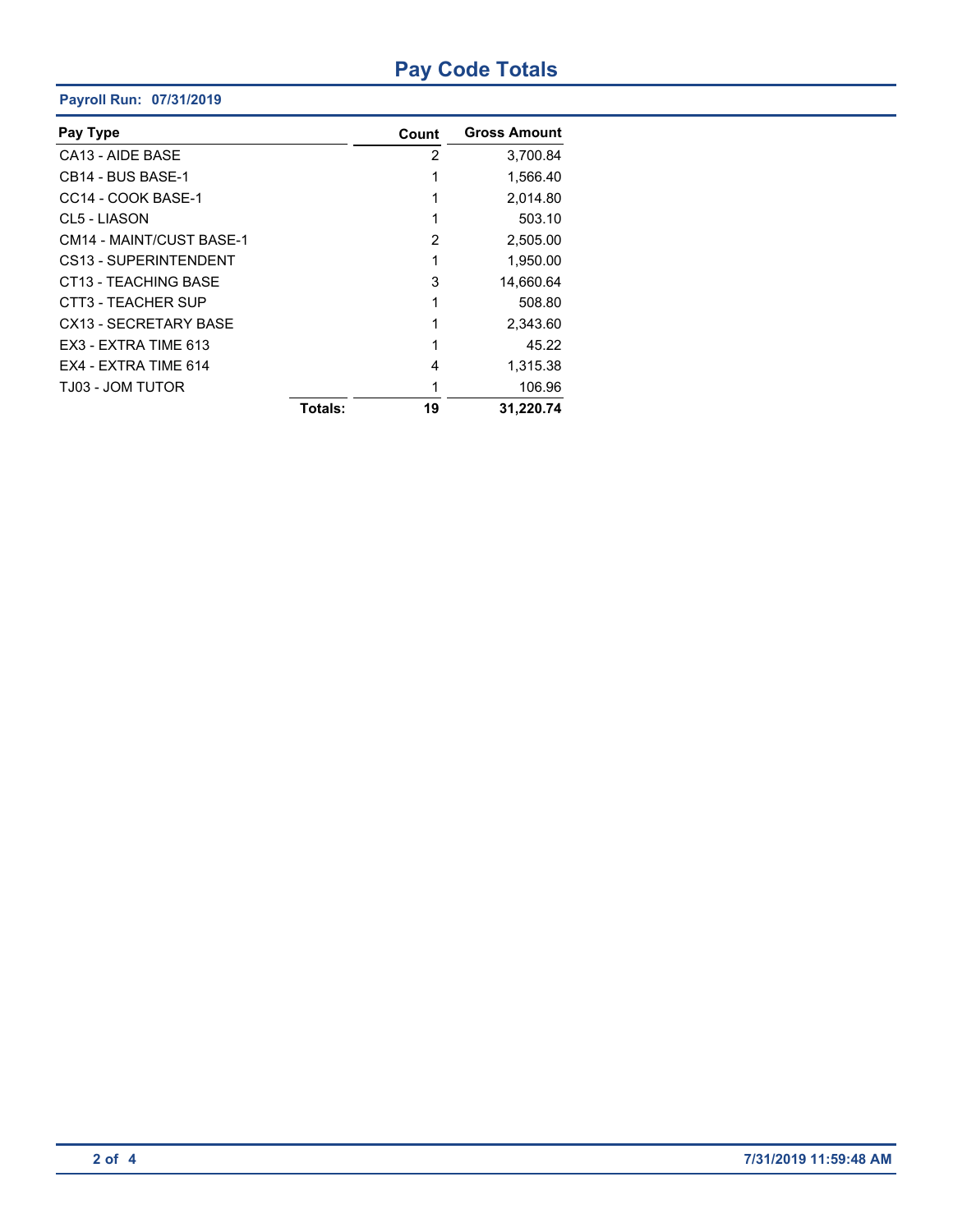## **Deduction Code Totals**

**Payroll Run: 07/31/2019**

| <b>Deduction</b>                   | Count          | <b>Amount</b> |
|------------------------------------|----------------|---------------|
| 1FIC - FICA                        | 13             | 1,844.51      |
| <b>1FIT - FEDERAL INCOME TAX</b>   | 13             | 1,652.92      |
| 1FIT+ - FIT ADDITIONAL AMOUNT      | 1              | 75.00         |
| 1Med - MEDICARE                    | 13             | 431.38        |
| 1PFML - WA PAID FML                | 13             | 79.09         |
| 1ReE0 - SERS PLAN 0                | $\overline{2}$ | 0.00          |
| 1ReE2 - SERS PLAN 2                | 3              | 347.20        |
| 1ReE3 - SERS PLAN 3                | 4              | 433.51        |
| 1ReT2 - TRS PLAN 2                 | 2              | 697.95        |
| 1ReT3 - TRS PLAN 3                 | 1              | 264.18        |
| <b>1WC - WORKERS' COMPENSATION</b> | 13             | 45.50         |
| A0110 - MEDICAL-PREMERA            | 1              | 0.00          |
| <b>ACH1 - ACH DEPOSIT 1</b>        | 1              | 339.41        |
| <b>BODEN - DENTAL</b>              | 9              | 0.00          |
| COVIS - VISION                     | 9              | 0.00          |
| D0110 - WEA DUE-WEA-APA TRUST FUND | 1              | 70.79         |
| DDSHS - OTHER DEDUCTIONS           | 1              | 250.00        |
| <b>HCACV - HCA CARVE OUT</b>       | 6              | 0.00          |
| <b>LINS - NY LIFE INSURANCE</b>    | $\overline{2}$ | 27.92         |
| <b>LTDIS - VOLUNTARY LTD</b>       | 3              | 179.03        |
| S0110 - MEDICAL S125-PREM          | 8              | 1,158.05      |
| S7116 - LIFE-AMERICAN FILDELITY    | 3              | 122.36        |
| S8116 - CANCER-AMERICAN            | 3              | 204.70        |
| S8126 - CANCER-AMERICAN POST TAX   | 1              | 36.80         |
| S9116 - ACCIDENT S125-AMERICAN     | 3              | 108.10        |
| Totals:                            | 129            | 8,368.40      |